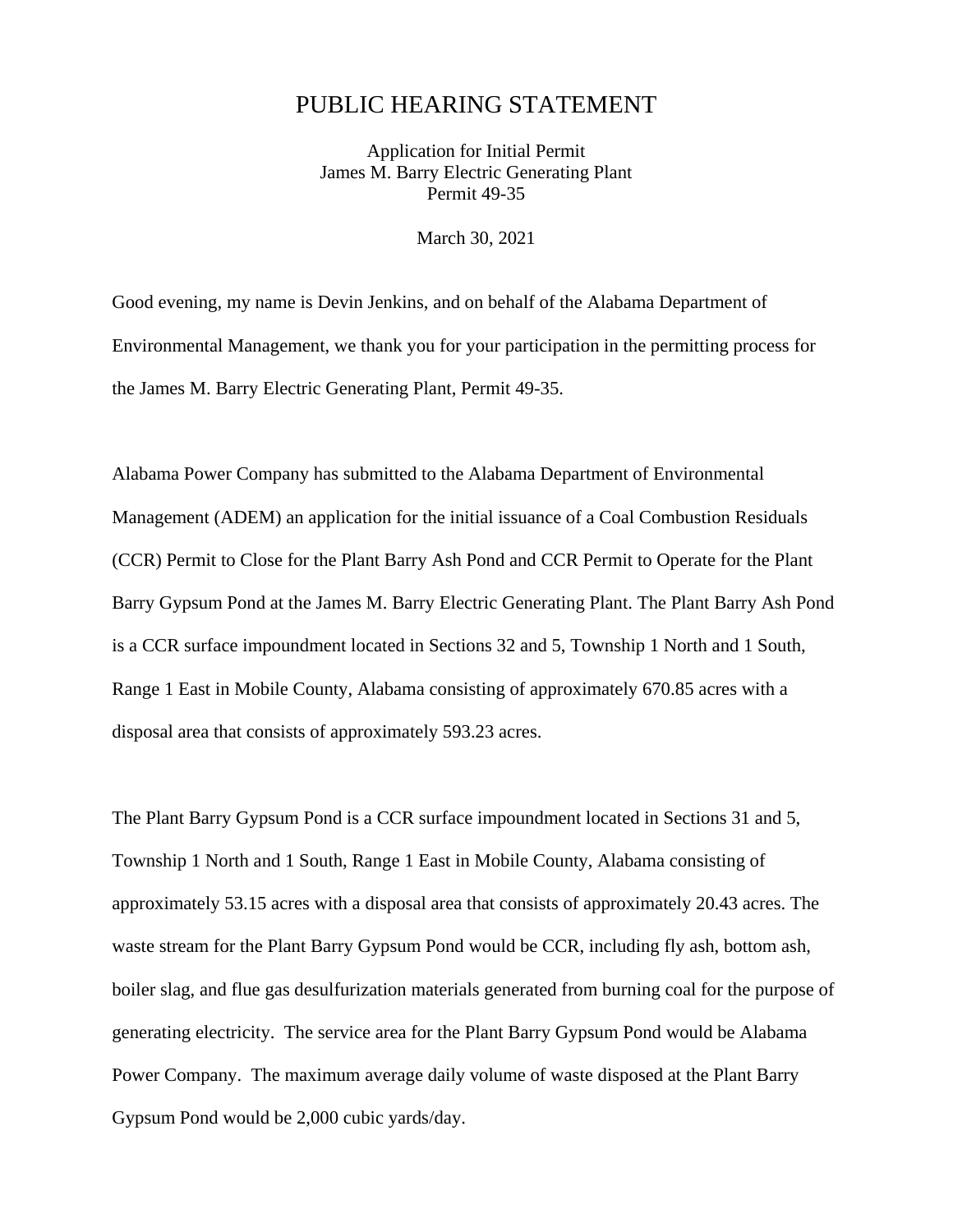The proposed permit would require the Permittee to manage CCR in accordance with the conditions of the proposed permit, ADEM Admin. Code ch. 335-13-15, "Standards for the Disposal of Coal Combustion Residuals in Landfills and Surface Impoundments," and the approved permit application.

Groundwater monitoring and corrective action requirements in the proposed permit establish a groundwater monitoring system of wells that provides an accurate representation of the groundwater quality underlying the units and a groundwater monitoring plan to establish appropriate sampling and analysis of the system to detect the presence of CCR constituents. For units where CCR constituents exceed acceptable levels, the proposed permit establishes corrective action requirements to remediate contamination caused by the units.

Closure criteria in the proposed permit establish requirements for all units to close in accordance with specified standards and timeframes. Post-closure criteria in the proposed permit require each unit be maintained for a period of time after closure, including maintaining groundwater monitoring and corrective action to ensure the long term safety of units that are closing.

Operating criteria in the proposed permit establish requirements for the disposal of CCR in all units approved to accept waste, including the allowable waste streams and daily volumes permitted to be disposed of, plans to control fugitive dust and inflow design floods and inspection requirements.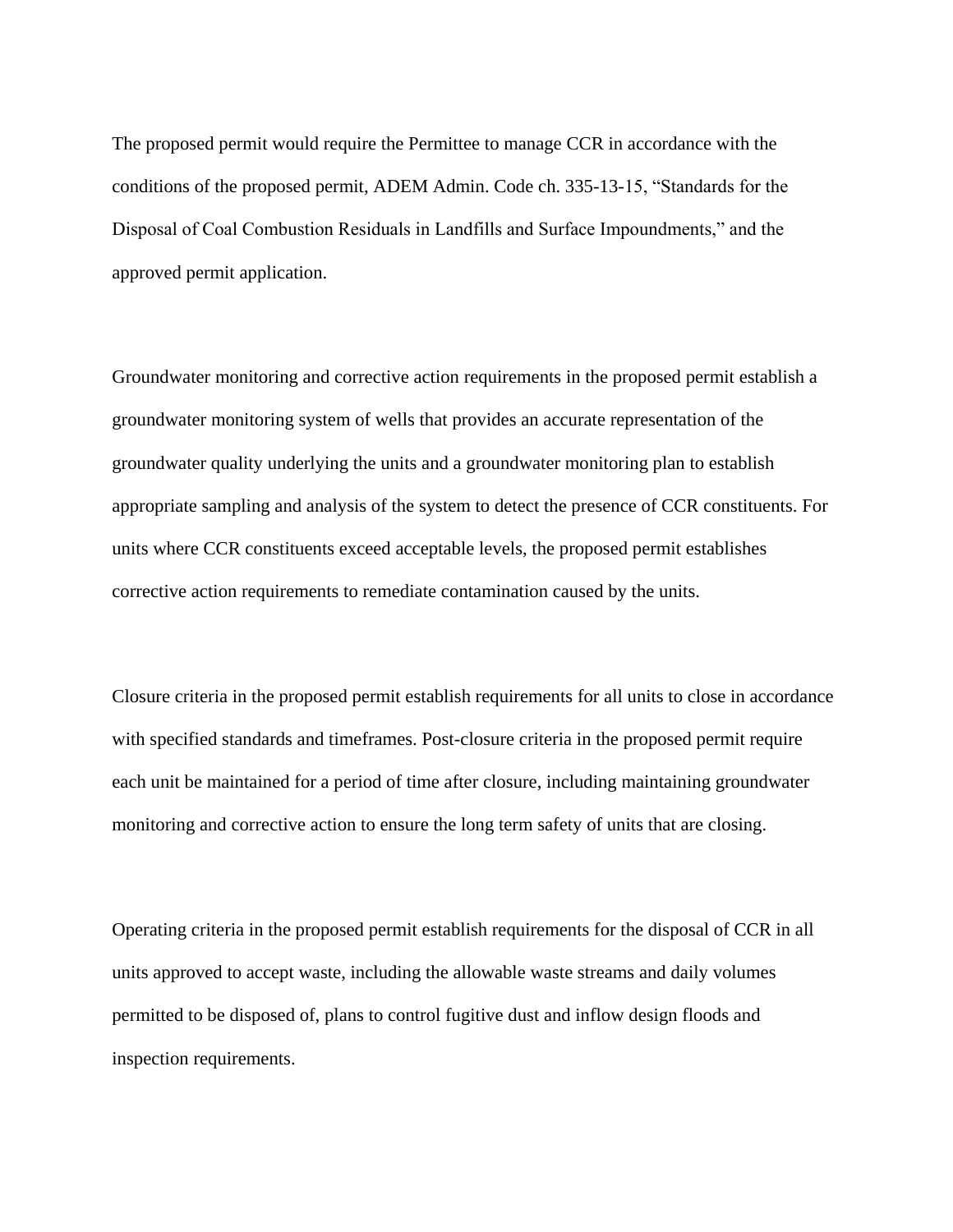The Permittee must comply with all conditions of the proposed permit except to the extent and for the duration such noncompliance is authorized by a variance granted by ADEM. The first variance requests to exclude boron as an Appendix IV assessment monitoring constituent. The second variance requests groundwater protection standards of 6 micrograms per liter  $(\mu g/L)$  for cobalt; 15  $\mu$ g/L for lead; 40  $\mu$ g/L for lithium; and 100  $\mu$ g/L for molybdenum. The third variance requests the final grade of the cover system be less than 5 percent and greater than 25 percent, as specified in the Permit Application, for the Plant Barry Ash Pond.

Based on our review of the initial permit application, the Department has made a preliminary determination that the proposed facility would be in compliance with the applicable State and federal solid waste disposal requirements and thus, protective of public health and the environment. The proposed permit includes the following conditions:

- 1. Upon renewal, the permit would be valid for a 10 year period.
- 2. The Permittee would conduct groundwater monitoring semiannually.
- 3. The Permittee would implement and maintain a corrective action program.
- 4. The Permittee would maintain the integrity of the final cover system throughout the life of the permit and post-closure period.
- 5. The Permittee would, at all times, properly maintain the facility and all systems in accordance with the application and the permit.
- 6. The Permittee would obtain the approval of ADEM for any change or modification to the facility or a system which might otherwise result in noncompliance with the permit or ADEM's Administrative Code.